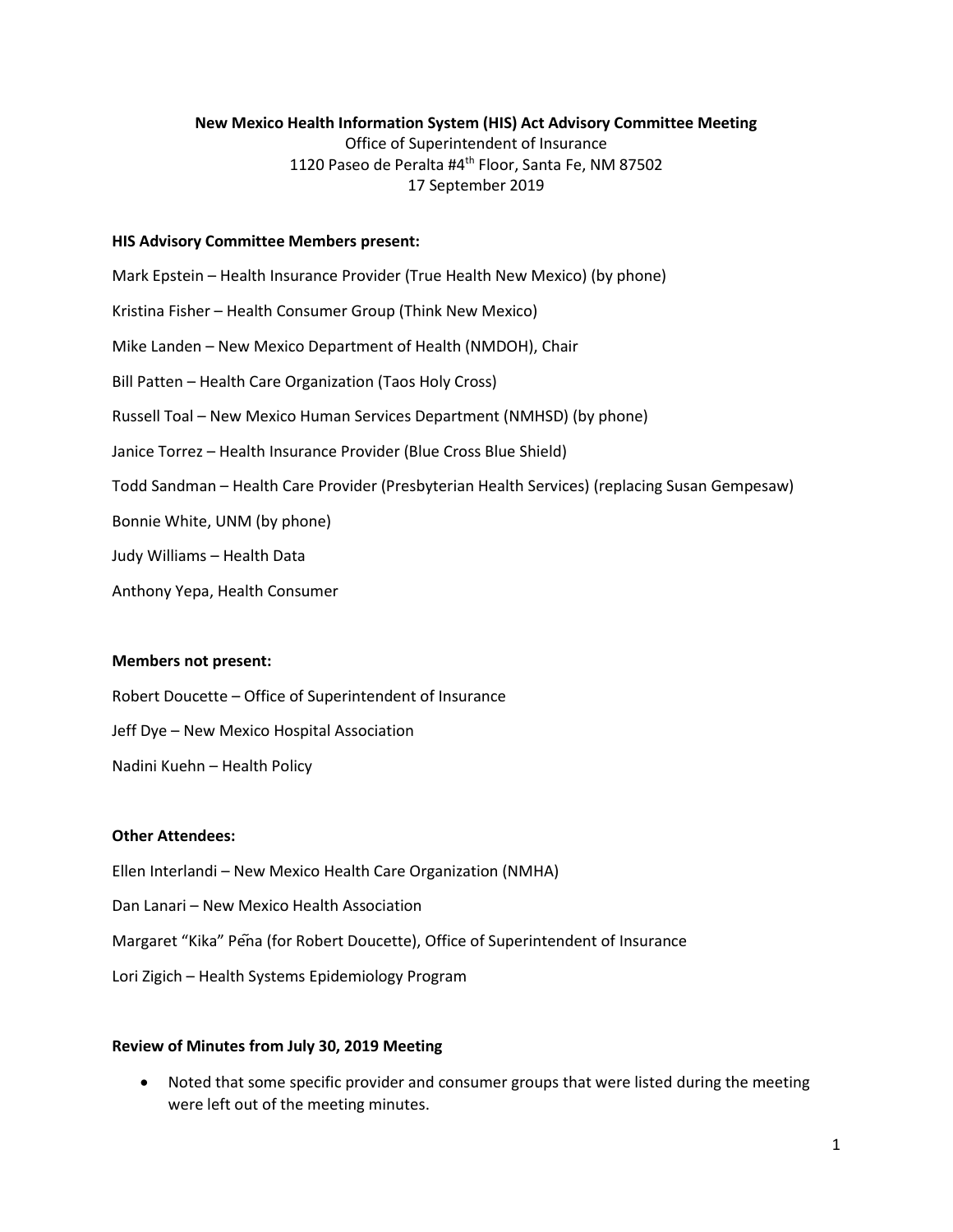### **Review Agenda**

• Agenda approved.

## **APCD Status**

Mike Landen provided an update on APCD initiation activities. The draft timeline dated August 16, 2019 was presented. With respect to hiring, the project manager position has been approved by the State Personnel Office and will be posted soon. A health research epidemiologist and a data scientist position are in the process of being created. DOH will have contracts for stakeholder engagement as well as one to develop the RFP (national consultant contract). The biggest contract will be for the APCD technical design. A presentation for the next round of C2 funding is scheduled for this October.

### **APCD Purpose**

Lori Zigich went over a handout adapted from the *All-Payer Claims Database Development Manual* (March 2015) describing examples of APCD Purpose from Colorado, Maine, Minnesota, Oregon, Utah, and Vermont. HIS Advisory Committee members discussed the purpose statements, and picked elements from Maine, Oregon and Vermont's purpose statements to consider for New Mexico and to provide for stakeholder engagement as a starting point. Specifically, members synthesized the following:

"…create and maintain a useful, objective, reliable and comprehensive health information database that is used to improve the health of Maine citizens and to issue reports." (Maine)

"c) Allowing health care policymakers to make informed choices. h) Assisting the administrator in furthering the health policies expressed by the Legislative Assembly…." (Oregon)

"(D) comparing costs between various treatment settings and approaches; (E) providing information to consumers and purchases of health care…" (Vermont)

A reminder was provided that APCD will not have all the health data but when linked with data we do have, we will have more information to add with respect to health care and health status in New Mexico.

#### **APCD Use Cases**

Use cases by stakeholder type (consumers and SB 323, providers, payers, employers, researchers, state government agencies, Indian Health Service, data linkage, and other) as presented in *A Plan for New Mexico's All-Payer Claims Database (APCD)* (March 2016) were discussed. Committee members found common themes between stakeholder types and will work to rank these as a starting point for stakeholders. Members noted that results from the consumer perspective was limited and therefore, a focus group for consumer input should be considered.